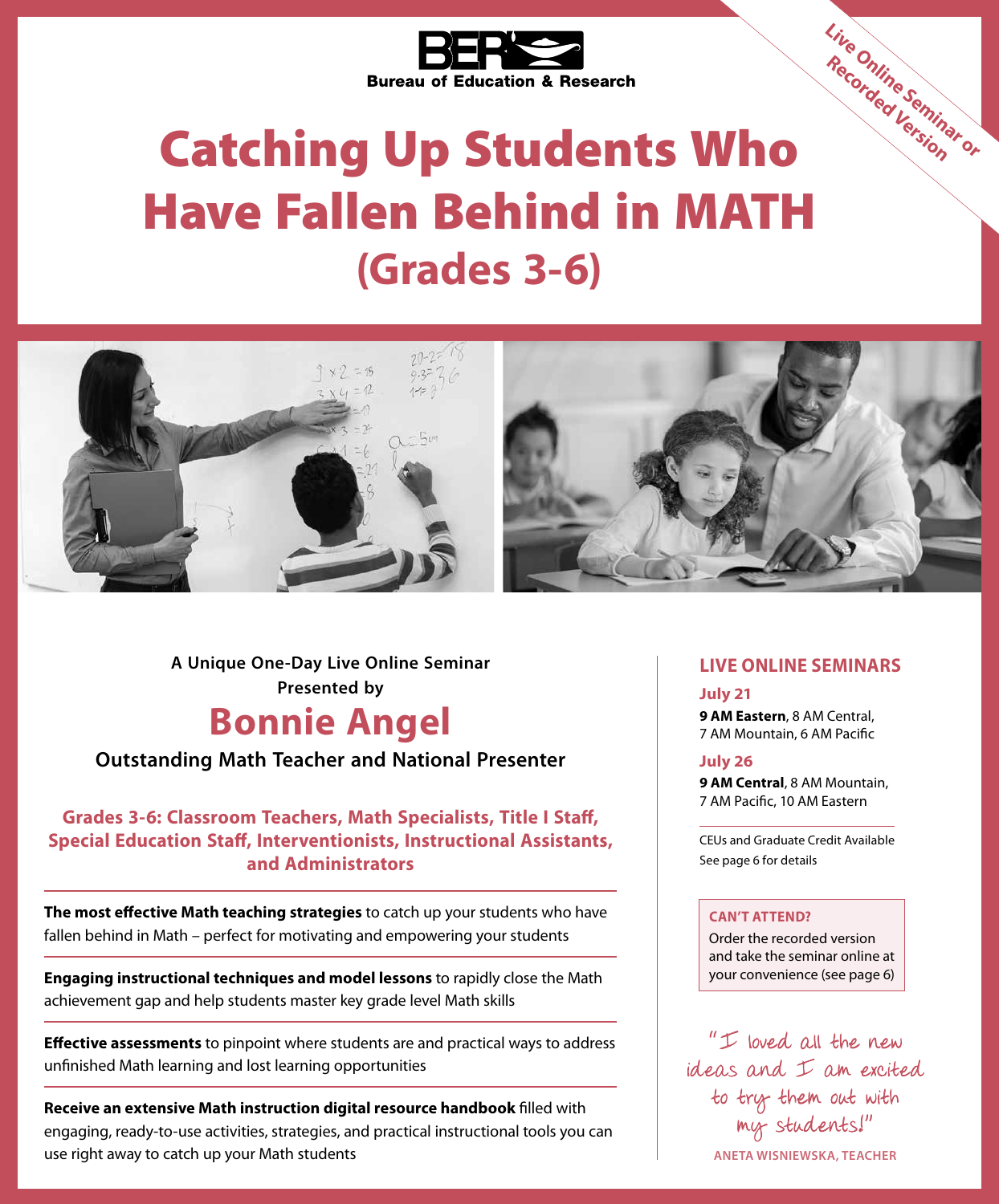## **Ten Key Benefits of Attending**

"Terrific workshop with plenty to take back and implement in the classroom."

**– MICHELLE FANNING, MATH INTERVENTIONIST**



### **Who Should Attend**

Grades 3-6: Classroom Teachers, Math Specialists, Title I Staff, Special Education Staff, Interventionists, Instructional Assistants, and Administrators

### **1. Help Your Math Students Who Have Fallen Behind to Catch Up**

Accelerate the learning of your grades 3-6 Math students … Expand your personal repertoire of teaching tools to help your students who have fallen behind in Math to catch up

**2. Recover Important Math Skills that Were Lost, Neglected or Missed, and Lessen Your Math Students' COVID Gap**

Catch up your students' Math skills development … Lessen the COVID gap with timesaving, easy-to-use techniques perfect for your grades 3-6 Math students

- **3. Identify Gaps in Your Students' Math Learning and What to Do About It** Explore effective, easy-to use assessments to help you pinpoint gaps in your students' Math learning … Target your instruction to help students catch up in Math
- **4. Help Your Reluctant Math Learners Make Strong Skill and Confidence Gains** Discover instructional activities and strategies for supporting your most challenging Math students … Watch your reluctant Math students' confidence and skills grow

### **5. Make Thinking Visible to Accelerate Students' Math Learning**

Learn practical ways to make thinking visible to help students who have fallen behind to construct meaning, solve problems and communicate thinking in Math

### **6. Target Your Math Instruction to Meet the Varied Needs of Your Students**

Ensure your students receive the focused instruction they need to make rapid learning progress … Target your Math instruction based on individual student strengths to continue to build their Mathematical understanding

#### **7. Promote Perseverance and Motivate the Unmotivated**

Empower and motivate your students who have fallen behind in Math to approach difficult problems with greater confidence, flexibility and perseverance … Discover practical ways to help students learn from mistakes and embrace challenges

#### **8. Address Your Students' Computational Fluency Weaknesses**

Strengthen the computational fluency of your students who have fallen behind in Math … Gain teacher-friendly ways to help students use relationships and connections rather than depending on rules and memorization to solve problems

#### **9. Cutting-Edge Resources for Catching Up Students Who Have Fallen Behind**

Explore a host of rich tasks and activities you can use immediately … Experience the power of Open Middle problems – particularly for your students who have fallen behind in Math

### **10. Receive an Extensive Math Instruction Digital Resource Handbook**

You will receive an extensive Math Instruction digital resource handbook filled with engaging activities, techniques and materials specifically designed to help you catch up students who have fallen behind … All resources are highly practical and ready for immediate use with your students!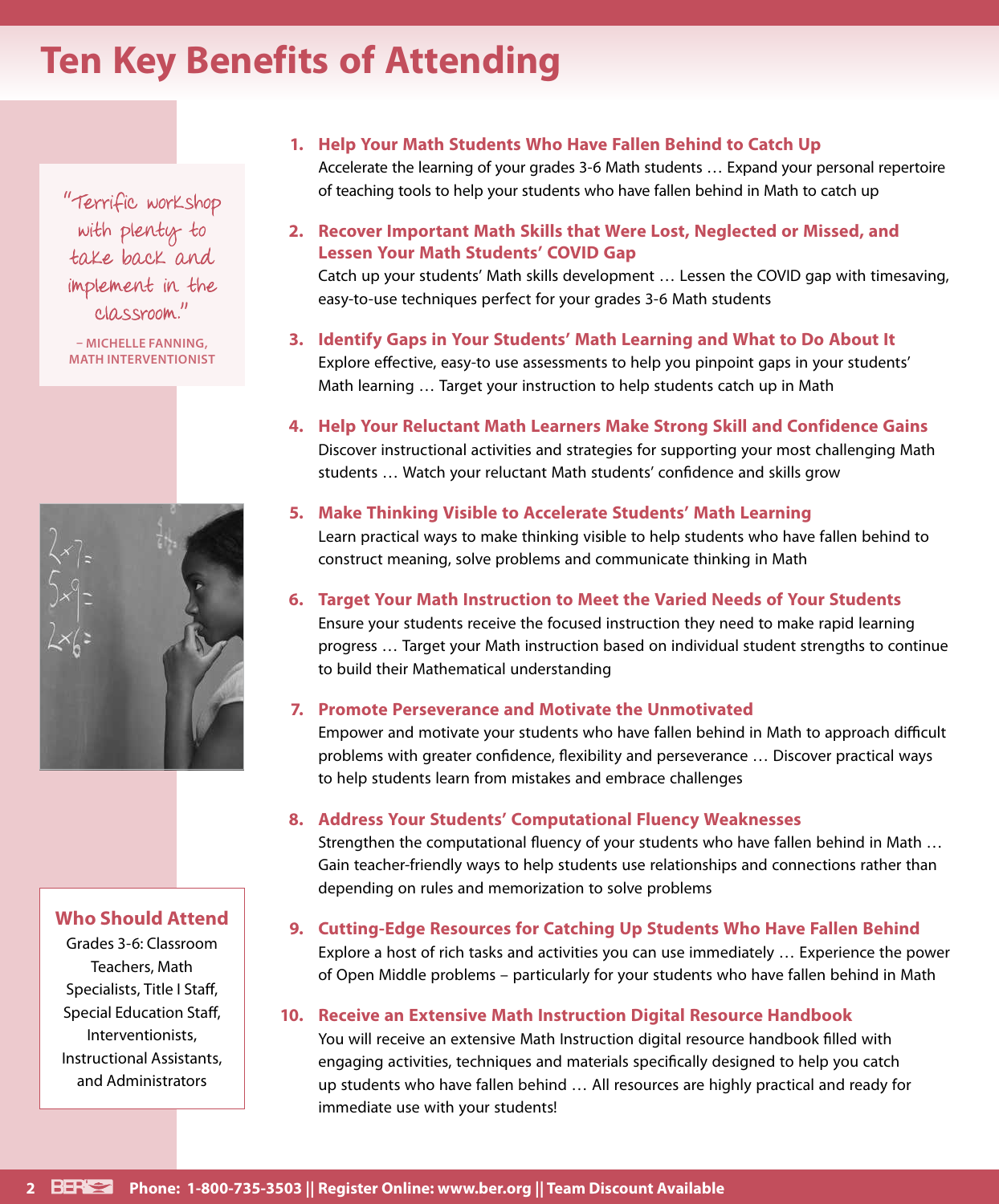## **Outstanding Strategies You Can Use Immediately**

### **What You Will Learn ...**

- **• Innovative instructional strategies** to catch up your students who have fallen behind in Math – perfect for recovering from lost opportunities for learning
- **• Purposeful problem-solving strategies** to accelerate progress for students who struggle in Math
- **• Effective progress monitoring and Math assessments** to help guide your targeted classroom instruction and intervene or extend based on students' needs
- **• Motivating, engaging, high interest activities** to strengthen student competence and success in Math
- **• How to balance between interventions and teaching new content** to prevent students from continuing to fall behind
- **•** Strategies to **help your struggling students overcome the Mathematical obstacles** that keep them from believing they can learn and do Math
- **• Strategies for pinpointing gaps** in students' Mathematical content knowledge
- **• Whole class lessons and valuable number sense routines** that strengthen computational fluency
- **• Dozens of Math resources, lessons and activities** that support busy educators and can be used with any curriculum to support, motivate and engage students
- **• Ideas, Ideas, Ideas**  rich tasks, "just in time" scaffolding, cognitive closing activities, models of student thinking, a wealth of organizational strategies for students who struggle with Math, motivating problem-solving and computation lessons, and more





"This workshop was fantastic and very engaging! I'm taking away lots of great activities I can use right away." **– MELISSA LEAFE, TEACHER**

## **Practical Ideas and Strategies**

How can you provide targeted, engaging Math instruction for students who have gaps in their Mathematical understanding due to COVID-19? Do you have too many grades 3-6 students who have fallen behind in Math? If so, you won't want to miss this seminar by outstanding Math teacher, **BONNIE ANGEL**. The focus of this seminar is on the most effective, innovative instructional strategies specifically for catching up students who have fallen behind in Math – perfect for getting your students' learning back on track. Bonnie's ideas are practical, innovative and academically rich. Explore "just in time" interventions, teacher-friendly ways to pinpoint gaps in students' Math learning, and a wealth of strategies for targeting your instruction to meet the varied needs of your Math students. **Join Bonnie for a day filled with the best, cutting-edge strategies and approaches for helping catch up students who have fallen behind in Math. You will leave with a multitude of rich tasks, meaningful activities and unique ideas that can be easily adapted to your learning environment.**

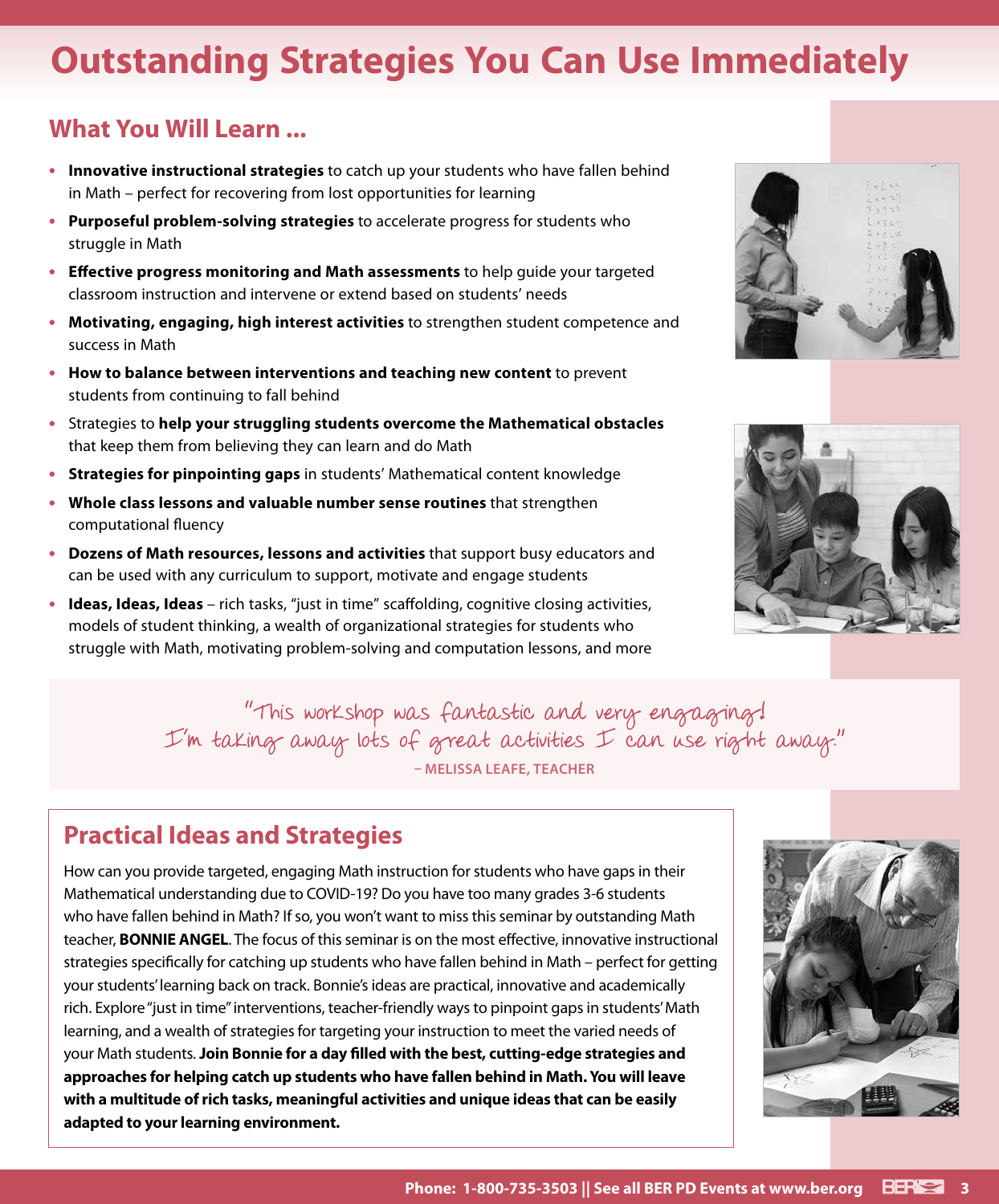## **A Message From Seminar Leader, Bonnie Angel**



### **Uniquely Qualified Instructor**

**BONNIE ANGEL** is uniquely qualified to present this seminar. As a veteran classroom teacher and Mathematics mentor with more than 25 years of experience, Bonnie has worked extensively in a variety of classrooms and schools to help students who are behind in math to catch up. From small rural districts to very large school systems with incredible diversity, Bonnie has worked tirelessly to support teachers, academic coaches, paraprofessionals, administrators and other staff to increase student success in Math. A frequent state and national presenter, she has provided many professional development offerings on cutting-edge, best practices in Mathematics. Bonnie is a past president of her state's National Council of Teachers of Mathematics affiliate organization and has served on her state's Department of Education Math Advisory Board. Bonnie is also the author of *Catching Up Students Who Have Fallen Behind in MATH (Grades 3-6)*, the extensive digital resource handbook you will receive at the seminar.

Dear Colleague:

If COVID-19 has taught us anything it is that we cannot always control what is happening around us. The unfortunate reality is that despite the best efforts of our schools in these unprecedented times, many students' learning took a dramatic downward turn, leaving them with shaky foundations and gaps in their learning – particularly in Math. As we strive to catch our students up, we can do our part to continue to do what we do best – TEACH! And, the good news is that I can help you!

I have designed this seminar to provide you with a wealth of cutting-edge, proven techniques and ideas to help you catch up your students who have fallen behind or have gaps in their Mathematical understanding. I want to share practical ideas and approaches you can use to help students who are frustrated, who are reluctant, who lack the stamina and motivation to persevere in solving complex Math problems. In our day together, we will investigate ways to engage our students in authentic situations that are relevant and interesting to them. I will share a variety of Math activities that are engaging and fun for students, giving you great opportunities to assess and check for misconceptions. We will explore scaffolding techniques for problem-solving, ideas for offering choices in Math to help motivate our students, effective ways to target their specific learning needs, and so much more!

Join me and experience a productive day of learning, filled with highly practical strategies and resources designed to help you make a huge difference in your students' Mathematical lives. My goal is to give you an array of ideas and activities you can use the very next day to help your students catch up in Math. I look forward to meeting you and sharing my experiences, strategies and insights with you!

Sincerely,

Bonnie angel

Bonnie Angel

**P.S. Armed with a toolkit full of engaging, easy-to-implement activities and resources, you will leave re-energized, confident, ready to meet your students right where they are, and to make a remarkable difference with their Math learning.**

"I have designed this seminar to provide you with a wealth of cutting-edge, proven techniques and ideas to help you catch up your students who have fallen behind or have gaps in their Mathematical understanding."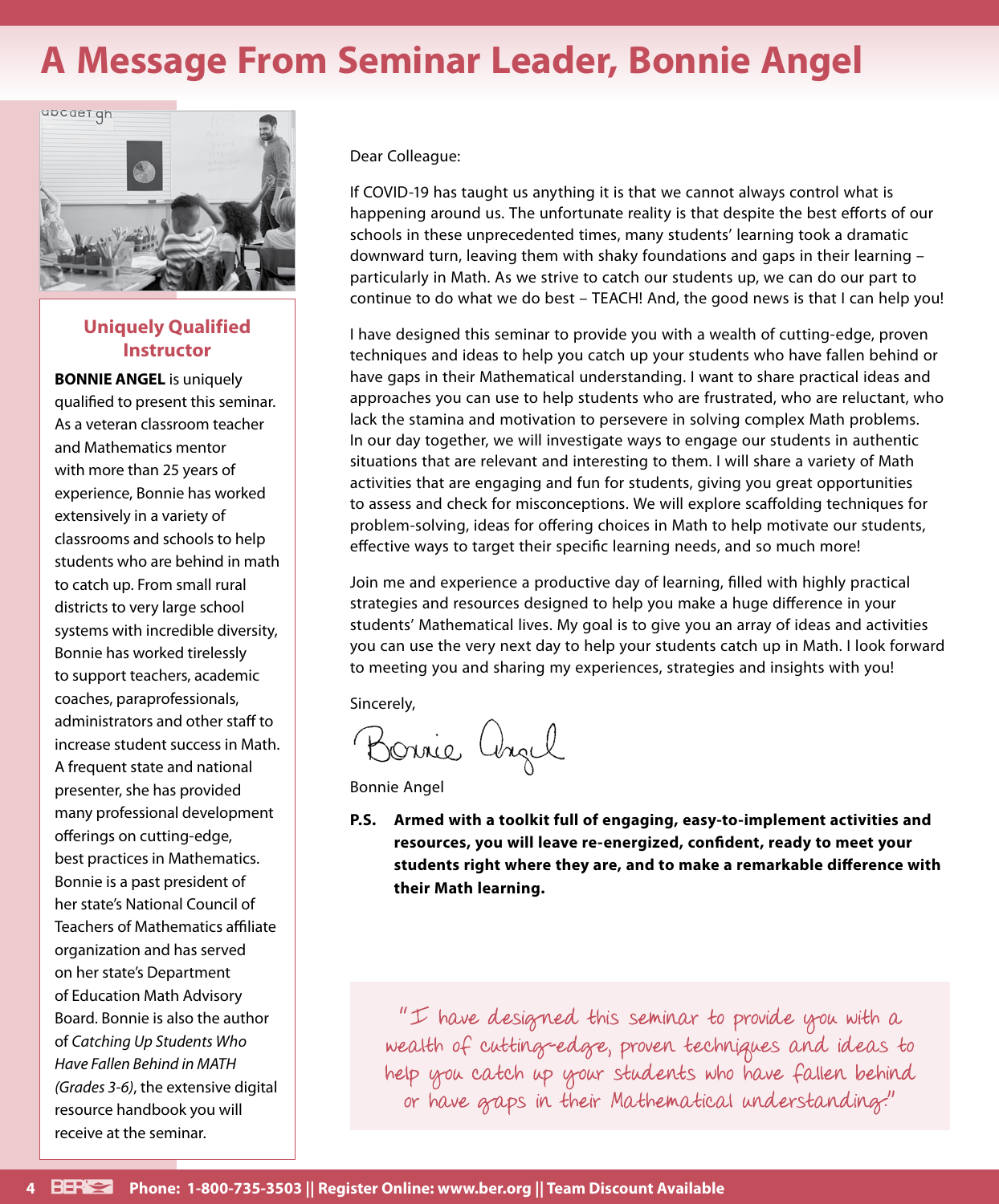## **What Your Colleagues Say About Bonnie Angel**

*"I really enjoyed the day with Bonnie. She shared so many great ideas for helping students with learning math."* **Laura Beller, Teacher**

*"I really enjoyed Bonnie's seminar and have tons of ideas to take back to the classroom!"*

**Richard Eales, Teacher**

*"Bonnie was great! I'm super excited about everything I learned today and can't wait to share it with my students."* **Stephanie Blanton, Teacher** 

*"Bonnie provided a lot of resources and things to think about, perfect for use in the classroom to help bridge students' gaps in math."* **Erin Rhinesmith, Teacher**



## **About BER Seminars**

### **Outstanding Instructors**

All programs are led by outstanding, top-rated BER national trainers

### **Extensive Digital Resource Handbook**

You'll receive an extensive digital Resource Handbook full of practical strategies and resources.

#### **Highly Interactive**

You'll be able to ask questions, consult with the instructor and share ideas with other participants

### **Program Guarantee**

As we have for 44 years, we guarantee the high quality of our programs. If you are not satisfied, we'll give you a 100% refund.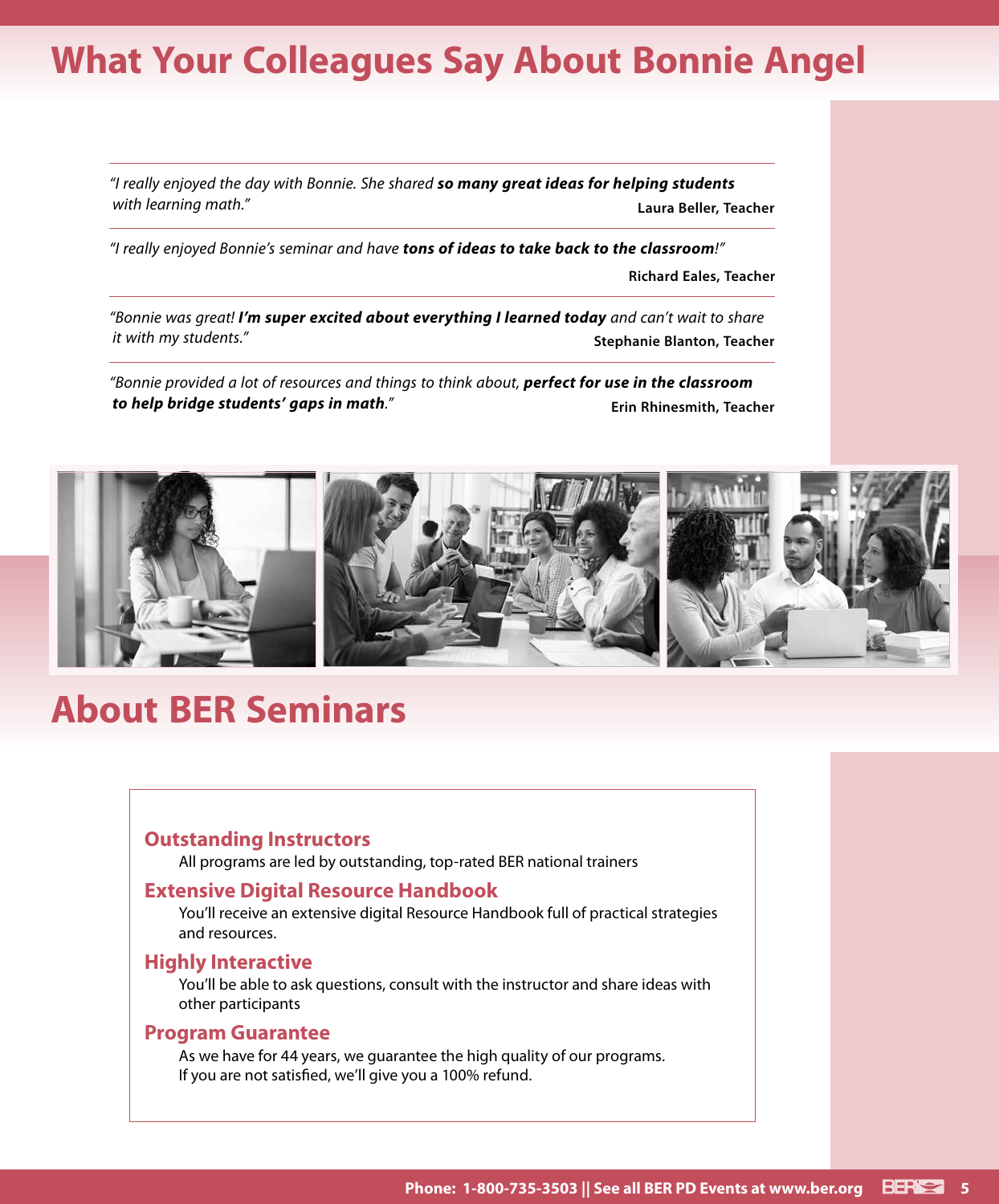## **Special Benefits of Attending**



"I am so inspired to get back to my classroom to teach and discuss math!" **– CINDY PARENT, TEACHER**

### **On-Site Training**

Most BER seminars can be brought to your school or district in-person or online. See the options at www.ber.org/onsite or call 877-857-8964 to speak to one of our On-Site Training Consultants.

### **Extensive Math Digital Resource Handbook**

You will receive an extensive digital resource handbook giving you access to countless strategies. The handbook includes:

- Specific tips, tools and procedures for closing the Math skills gap perfect for getting students' learning back on track
- Ready-to-use assessments and monitoring techniques to effectively target your Math instruction to address your students' varied needs
- A wealth of easy-to-implement resources that deepen students' Math understanding
- Ready-to-use whole or small group instructional lessons that strengthen and extend students' Mathematical thinking and problem solving skills
- Visual Math models that help accelerate students' conceptual understanding of key Math concepts
- Links to a host of outstanding websites and apps for building student interest and providing targeted Math practice and number sense routines

### **Consultation Available**

Bonnie Angel will be available at the seminar for consultation regarding your questions and the unique needs of your own grades 3-6 math program.

### **Meet Inservice Requirements / Earn State CEUs**

Participants of Live Online Seminars and those completing the Recorded Version online can receive a certificate of participation that may be used to verify five continuing education hours. For details about state CEUs available, visit www.ber.org/ceus

### **Earn One to Four Graduate Semester Credits**

Up to four graduate level professional development credits are available with an additional fee and completion Global Anonprofit of follow up practicum activities. Details for direct

enrollment with University of Massachusetts Global, will be available at this program.

## **Can't Attend?**

### **Other Professional Development Options:**

### **Recorded Version of the Seminar**

A video recorded version of this seminar will be available to take online at your convenience. You'll have access to the entire course and to the extensive digital resource handbook. Optional CEUs and graduate credit available. To enroll, see registration form on page 7.

### **Related On-Demand Online Courses**

Related On Demand Video-Based Online Learning courses, *Develop Growth Mindset in Mathematics to Increase Students' Perseverance, Engagement and Success,*  for Grades K-6, and *Using Response to Intervention to Enhance Math Instruction for Struggling Students,* for Grades K-6 and other math-related courses are available for immediate registration. To enroll, visit www.ber.org/online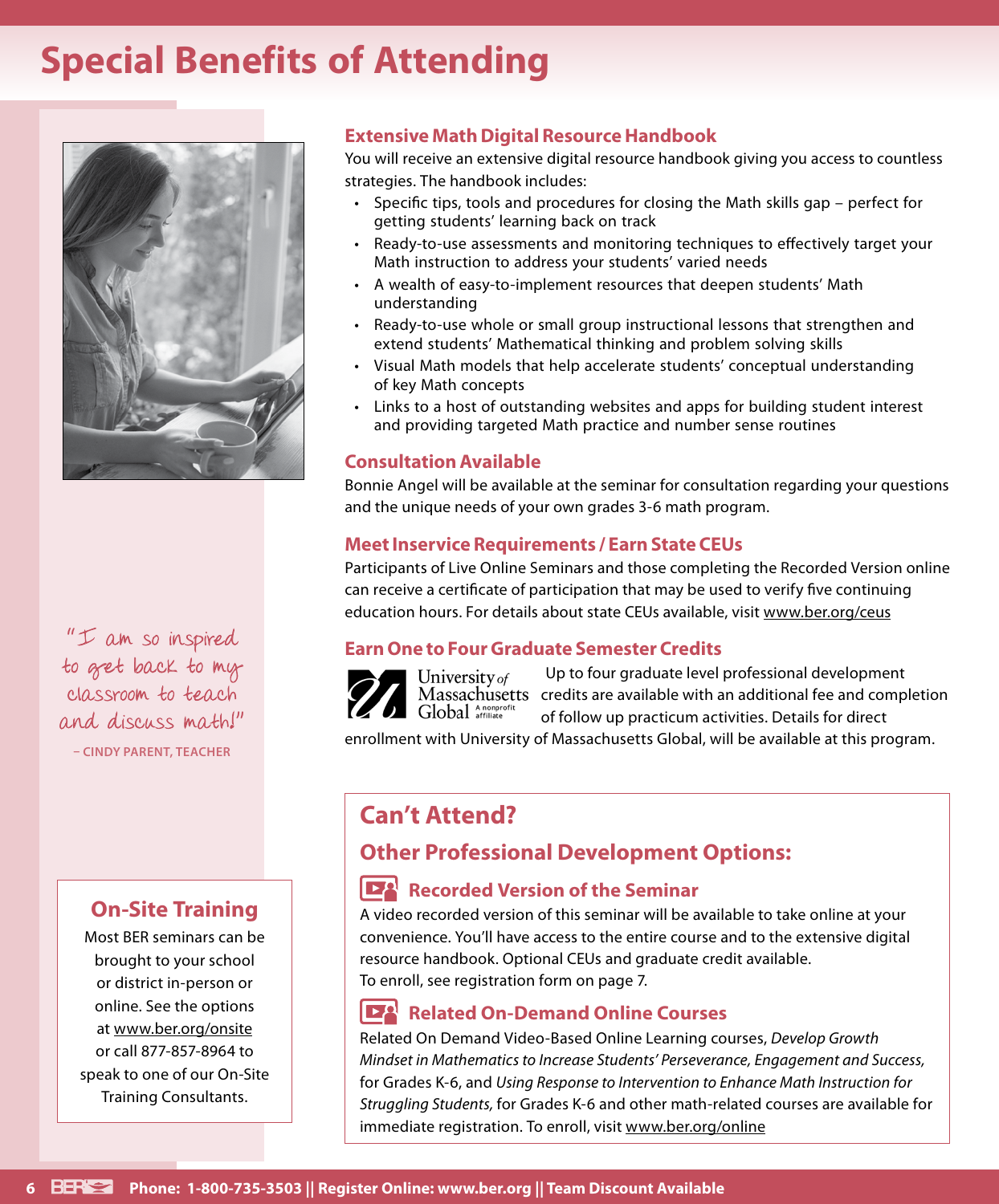## **Catching Up Students Who Have Fallen Behind in MATH**

**(Grades 3-6)**

| <b>Registration (MC52M1)</b>                                                                                                                                                                                                                              | <b>FIVE EASY WAYS TO REGISTER:</b>                                                                                                               |
|-----------------------------------------------------------------------------------------------------------------------------------------------------------------------------------------------------------------------------------------------------------|--------------------------------------------------------------------------------------------------------------------------------------------------|
| □ 1. July 21, 2022 (Start time: 9 AM Eastern)                                                                                                                                                                                                             | <b>REGISTER ONLINE at: www.ber.org</b>                                                                                                           |
| 2. July 26, 2022 (Start time: 9 AM Central)<br>□<br>$-$ or $-$                                                                                                                                                                                            | <b>EMAIL this form to: register@ber.org</b>                                                                                                      |
| 3. I'd like to order the recorded version of this seminar                                                                                                                                                                                                 | PHONE toll-free: 1-800-735-3503                                                                                                                  |
| <b>FIRST NAME</b><br>M.I.<br><b>LAST NAME</b>                                                                                                                                                                                                             | (Weekdays 5:30 am - 4:00 pm Pacific Time)                                                                                                        |
|                                                                                                                                                                                                                                                           | FAX this form to: 1-425-453-1134                                                                                                                 |
| POSITION, SUBJECT TAUGHT<br><b>GRADE LEVEL</b>                                                                                                                                                                                                            | MAIL this form to: Bureau of Education & Research<br>915 118th Avenue SE . PO Box 96068<br>Bellevue, WA 98009-9668                               |
| SEMINAR LOCATION NUMBER: (Please see list above)                                                                                                                                                                                                          | <b>Program Hours</b>                                                                                                                             |
| List additional registrants on a copy of this form                                                                                                                                                                                                        | All Live Online Seminars are scheduled 9:00 AM - 3:30 PM in the time                                                                             |
| <b>SCHOOL NAME</b>                                                                                                                                                                                                                                        | zone indicated. Check in 15 minutes prior. Registrants will be sent login<br>information by email four days before their Live Online Seminar.    |
|                                                                                                                                                                                                                                                           | Fee                                                                                                                                              |
| SCHOOL MAILING ADDRESS                                                                                                                                                                                                                                    | The registration fee is \$279 per person, \$259 per person for groups of                                                                         |
|                                                                                                                                                                                                                                                           | three or more registering at the same time. Call us at 1-800-735-3503<br>for groups of ten or more. Payment is due prior to the program.         |
| <b>CITY &amp; STATE</b><br>ZIP CODE                                                                                                                                                                                                                       | Fee includes seminar registration, a certificate of participation and<br>an extensive digital resource handbook. The fee is the same for         |
| <b>SCHOOL PHONE NUMBER</b><br>HOME PHONE NUMBER                                                                                                                                                                                                           | Live Online Seminars or Recorded Seminars.                                                                                                       |
| $\lambda$                                                                                                                                                                                                                                                 | <b>Cancellation/Substitutions</b>                                                                                                                |
| Registration confirmations and login details are sent via e-mail                                                                                                                                                                                          | 100% of your paid registration fee will be refunded if you can't attend<br>and notify us at least 10 days before the seminar. Late cancellations |
| E-MAIL ADDRESS (REQUIRED FOR EACH REGISTRANT)                                                                                                                                                                                                             | made prior to the event date will be refunded less a \$15 service fee.<br>Substitutions may be made at any time without charge.                  |
|                                                                                                                                                                                                                                                           | <b>Further Questions</b>                                                                                                                         |
| <b>HOME MAILING ADDRESS</b>                                                                                                                                                                                                                               | Call the Bureau of Education & Research (800) 735-3503 or visit                                                                                  |
|                                                                                                                                                                                                                                                           | us online at www.ber.org. The Bureau is North America's leading<br>presenter of PD training for professional educators. Programs                 |
| <b>CITY &amp; STATE</b><br>ZIP CODE                                                                                                                                                                                                                       | are based on sound research, are highly practical in content and<br>consistently receive excellent evaluations.                                  |
| <b>IMPORTANT - PRIORITY ID CODE: EMC52M1</b>                                                                                                                                                                                                              | <b>Program Guarantee</b>                                                                                                                         |
|                                                                                                                                                                                                                                                           | We stand behind the high quality of our programs by providing the<br>following unconditional guarantee: If you are not satisfied with this       |
| <b>METHOD OF PAYMENT - Team Discount Available</b>                                                                                                                                                                                                        | program, we'll give you a 100% refund of your registration fee.                                                                                  |
| for teams of three or more registering at the same time, the fee is \$259                                                                                                                                                                                 |                                                                                                                                                  |
|                                                                                                                                                                                                                                                           |                                                                                                                                                  |
| $\Box$ A purchase order is attached, P.O. # $\Box$                                                                                                                                                                                                        |                                                                                                                                                  |
| $\Box$ MasterCard<br>$\Box$ VISA<br>$\Box$ Charge my:<br>$\Box$ Discover                                                                                                                                                                                  |                                                                                                                                                  |
| MO/YR                                                                                                                                                                                                                                                     |                                                                                                                                                  |
|                                                                                                                                                                                                                                                           |                                                                                                                                                  |
| (Found on back of card)                                                                                                                                                                                                                                   |                                                                                                                                                  |
| Signature (required for credit card purchases)<br>Please print name as it appears on card                                                                                                                                                                 | <b>MC52M1</b><br>© 2022 Bureau of Education & Research. All rights reserved.                                                                     |
| The registration fee is \$279 per person,<br>per person. Payment is due prior to the program. No cash, please.<br>$\Box$ A check (payable to <b>Bureau of Education &amp; Research</b> ) is attached<br>(Be sure to include priority ID code on the P.O.) |                                                                                                                                                  |